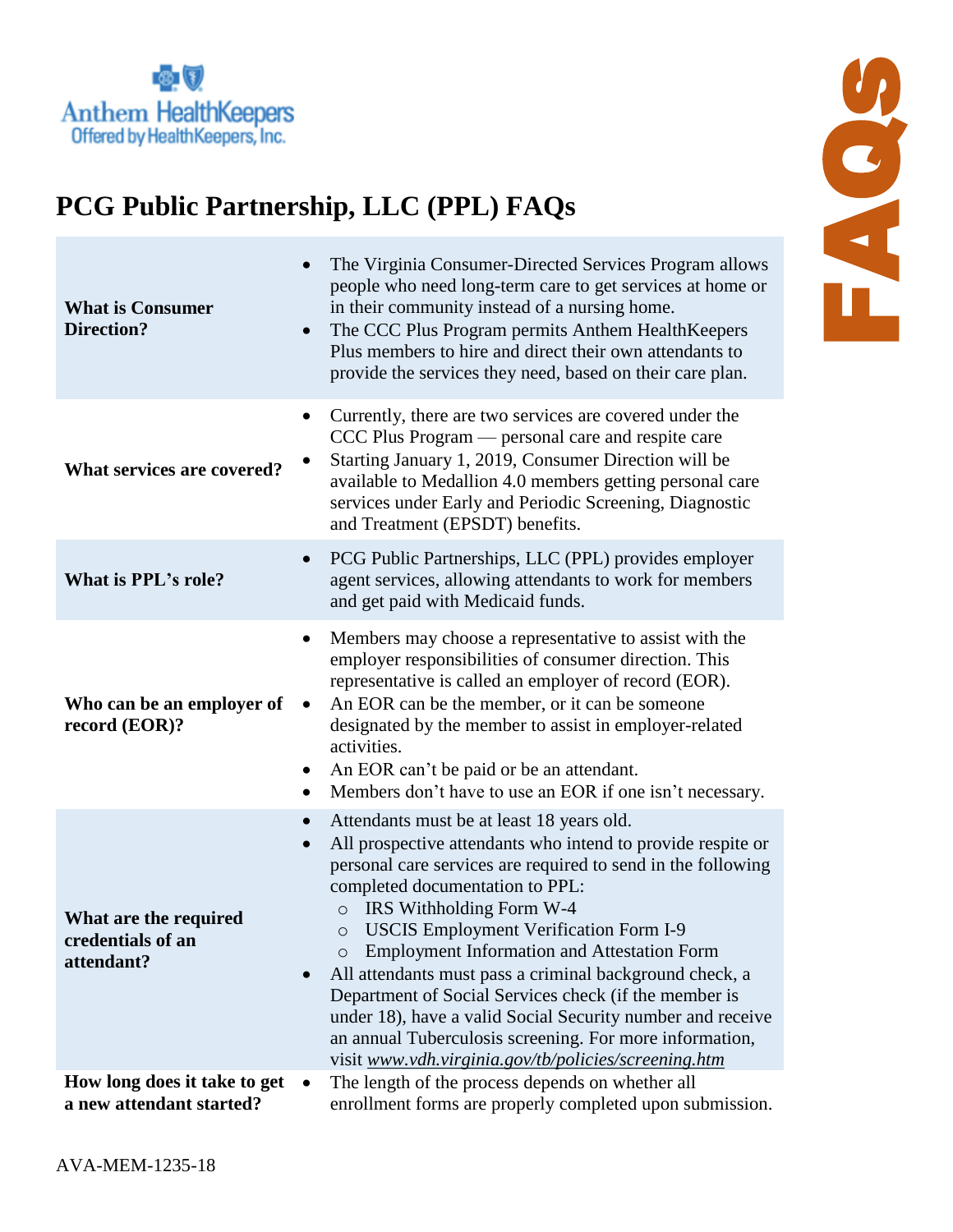| What's a barrier crime?                                                                                                                                         | Virginia laws define barrier crimes as crimes that prevent<br>someone from working with at-risk groups like children,<br>the elderly and people with intellectual disabilities.                                                                                                                                                                                                                                                    |
|-----------------------------------------------------------------------------------------------------------------------------------------------------------------|------------------------------------------------------------------------------------------------------------------------------------------------------------------------------------------------------------------------------------------------------------------------------------------------------------------------------------------------------------------------------------------------------------------------------------|
| What happens if an<br>attendant already started<br>to work and the Criminal<br><b>Background Check shows</b><br>that they were convicted of<br>a barrier crime? | Attendants are paid for hours worked, for up to 30 days<br>from the date of hire on the Employer Employee<br>Agreement.<br>If an attendant failed a background check for a previous<br>member and received a letter from PPL stating they can no<br>longer work within the CCC Plus Program, that attendant<br>will not be paid for hours worked after the date they were<br>blocked in the system.                                |
| How should I submit the<br>enrollment paperwork to<br>PPL?                                                                                                      | The fastest way to submit your enrollment materials is via<br>$\bullet$<br>fax to PPL, at 1-866-709-3319.<br>You or your attendant can also mail your paperwork, but<br>please know this may increase the time it takes to get<br>you or your attendant enrolled. If you'd like to mail your<br>enrollment documents, send them to PPL at:<br>Public Partnerships, LLC<br>4991 Lake Brook Drive, Suite 190<br>Glen Allen, VA 23060 |
| How will I know whether<br>the enrollment forms<br>submitted to PPL were<br>completed correctly?                                                                | PPL's Customer Service team will call the member or the<br>attendant if any of the forms are incomplete or missing.                                                                                                                                                                                                                                                                                                                |
| When can my attendant<br>begin providing services?                                                                                                              | PPL will call the member or representative to inform them<br>of the effective good to serve date for their new attendant.<br>The member or representative will need to inform their<br>attendant that they can begin working.                                                                                                                                                                                                      |
| How is the rate of pay<br>determined for an<br>attendant?                                                                                                       | The attendant's rate of pay is set by the Virginia<br>$\bullet$<br>Department of Medical Assistance Services (DMAS).<br>There are two hourly rates in Virginia:<br>Personal Care<br>S5126<br>\$11.93/NOVA, \$9.22/ROS<br>S5150<br><b>Respite Care</b><br>\$11.93/NOVA, \$9.22/ROS                                                                                                                                                  |
| If a member is in a nursing<br>facility or hospital, can an<br>attendant still be paid?                                                                         | No, attendants can't be paid to provide care while a<br>member is receiving in-patient services.                                                                                                                                                                                                                                                                                                                                   |
| Are attendants eligible for<br><b>Workers' Compensation</b><br><b>Insurance?</b><br>AVA-MEM-1235-18                                                             | No, attendants are classified as domestic workers, defined<br>in the Virginia Workers' Compensation Employer Guide,<br>as workers hired primarily for the performance of<br>household chores, home maintenance or the care, comfort<br>and convenience of household members. Visit<br>www.workcomp.virginia.gov, and look in the "Employer"<br>Guide to Virginia Workers' Compensation" for more<br>information.                   |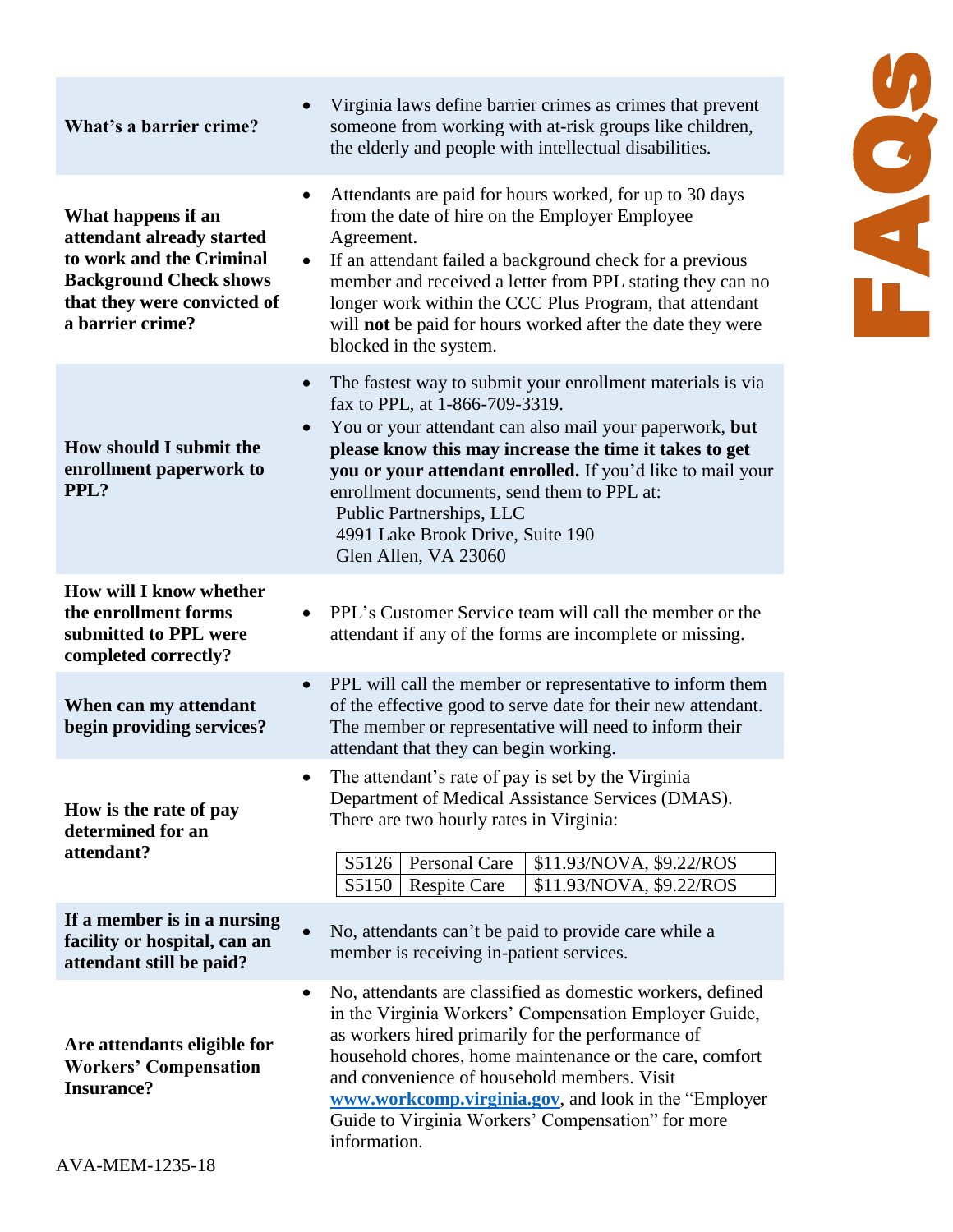| What if an attendant no<br>longer wants to work for a<br>member?    | The attendant needs to tell the EOR that they can no longer<br>work for them. They must give verbal or written notice at<br>least five days before the attendant's last day of service.<br>Send PPL the completed Notice of Discontinuation of<br>$\bullet$<br>Employment form or call the PPL Customer Service team.                                                                                                                                                                                               |
|---------------------------------------------------------------------|---------------------------------------------------------------------------------------------------------------------------------------------------------------------------------------------------------------------------------------------------------------------------------------------------------------------------------------------------------------------------------------------------------------------------------------------------------------------------------------------------------------------|
| What if an attendant wants<br>to go back to work for a<br>consumer? | If an attendant would like to go back to work for a member<br>more than 12 months since their last day of service, they'll<br>need to complete new hire paperwork, including<br>background checks.                                                                                                                                                                                                                                                                                                                  |
| When will new attendants<br>start getting paid?                     | PPL can start paying an attendant once the following steps<br>are complete:<br>The member is actively approved by DMAS to receive<br>$\circ$<br>authorized services;<br>The member's eligibility for Medicaid and waiver<br>$\circ$<br>services is verified with the Anthem Health Keepers<br>Plus plan;<br>The Employer of Record Enrollment Forms Packet is<br>$\circ$<br>successfully processed by PPL; and<br>The Attendant Enrollment Forms are successfully<br>$\circ$<br>processed by PPL's Enrollment Team. |
| <b>How often will attendants</b><br>be paid?                        | Attendants are paid every two weeks for approved hours<br>worked. They must complete timesheets and submit them<br>to the EOR for review and approval. The EOR must submit<br>the timesheet to PPL before the deadline listed on the<br>payroll schedule for the member's region.                                                                                                                                                                                                                                   |
| What is a payroll schedule?                                         | Payroll schedules show pay periods and pay dates.<br>Depending on where the member lives, attendants will use<br>Payroll Schedule A or Payroll Schedule B. The regions are<br>as follows:<br><b>Schedule A</b> = Central Virginia & Tidewater regions<br><b>Schedule B</b> = Northern Virginia, Piedmont &<br>Southwest regions                                                                                                                                                                                     |
| What is considered a work<br>week?                                  | The work week for the CCC Plus Program runs from 12<br>$\bullet$<br>a.m. Thursday to 11:59 p.m. Wednesday.                                                                                                                                                                                                                                                                                                                                                                                                          |
| What happens if an<br>attendant forgets to submit<br>a timesheet?   | Timesheets can be submitted to PPL up to 12 months after<br>the date the attendant worked.<br>Timesheets submitted after 12 months from the date of<br>service won't be paid.                                                                                                                                                                                                                                                                                                                                       |